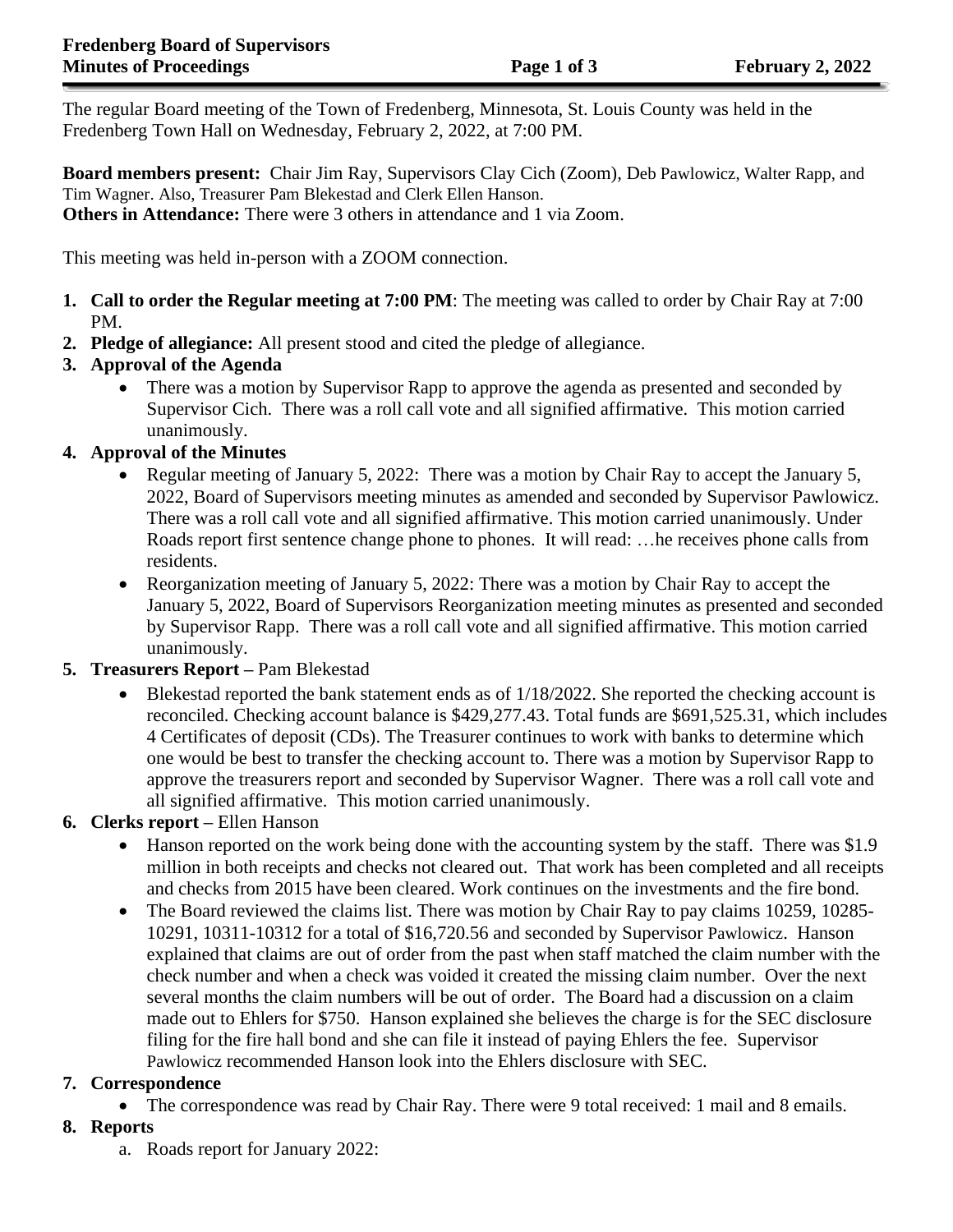- Chair Ray reported Steve Overom connected with him regarding road plats and road dedications.
- b. Fire Department report for January 2022:
	- Supervisor Wagner reported there were 7 calls in January.
	- Training included information on electric vehicles and stress reduction
	- Members attended the 3-day Arrowhead EMS conference at the DECC.
	- The department provided retired Fire Chief Don Pelofske with a firefighter honor ceremony at his funeral.
- c. Cemetery report for January 2022:
	- Supervisor Rapp had nothing new to report.
- d. Parks and Recreation report for January 2022:
	- Chair Ray reported the rink is flooded. There is a volunteer helping with the rink.
- Supervisor Cich reported he has been in contact with the playground equipment company about placement. There was a motion by Chair Ray and seconded by Supervisor Pawlowicz approving Supervisor Cich and Chair Ray to make the final approval of the playground equipment placement. There was a roll call vote and all signified affirmative. This motion carried unanimously.
- e. Community Center & Pavilion report for January 2022:
	- Supervisor Cich asked about the hall rentals. Hanson responded rentals have been increasing and are going well.
	- Chair Ray reported on electrical issue in the town hall building. He will talk with an electrician about the issues and possible remedies.
- f. Recycling report for January 2022:
	- Supervisor Pawlowicz reported the center is operating fine.
	- Locks in the winter freeze so she picked up deicer to use on them.
	- There has been dumping at the recycling center when it is closed. The Board decided to put a notice in the newsletter about no dumping when the center is closed. Also, with the recent dumping the resident has been identified and a letter will be sent to them about the dumping violation.
- g. Other Meetings for January 2022:
	- Chair Ray attended the DAT meeting. The guest speaker was Gordy Halverson, Highway Superintendent. Mr. Halverson talked about snowplowing and paved roads getting priority during snow falls. He also talked about their new trucks and brushing and clearing town roads.
- h. Preparedness Plan Update for January 2022:
	- There was nothing new to report.

# **9. Open Forum**

• Fire Chief Bergstrand talked about the impact of COVID. Response is not as fast due to having to put on personal protective equipment.

# **10. Old Business:**

- a. Dam Lighting: Supervisor Pawlowicz continues to research this issue. Supervisor Cich mentioned the ARPA funds may be used for dam lighting and pavilion lighting.
- b. Signs into Fredenberg Road entrance: Supervisor Cich continues to work on this project with the County. He recommended the purchase of 4 signs, 2 x 4 feet, for the Fredenberg entrances. The County would make and install the signs at a cost of \$1,600. He presented a picture of the signs for the Board to review. There was a motion by Supervisor Cich to purchase 4 signs for \$1,600 from the County to install and seconded by Supervisor Pawlowicz. There was a roll call vote and all signified affirmative. This motion carried unanimously.

# **11. New Business**

a. None